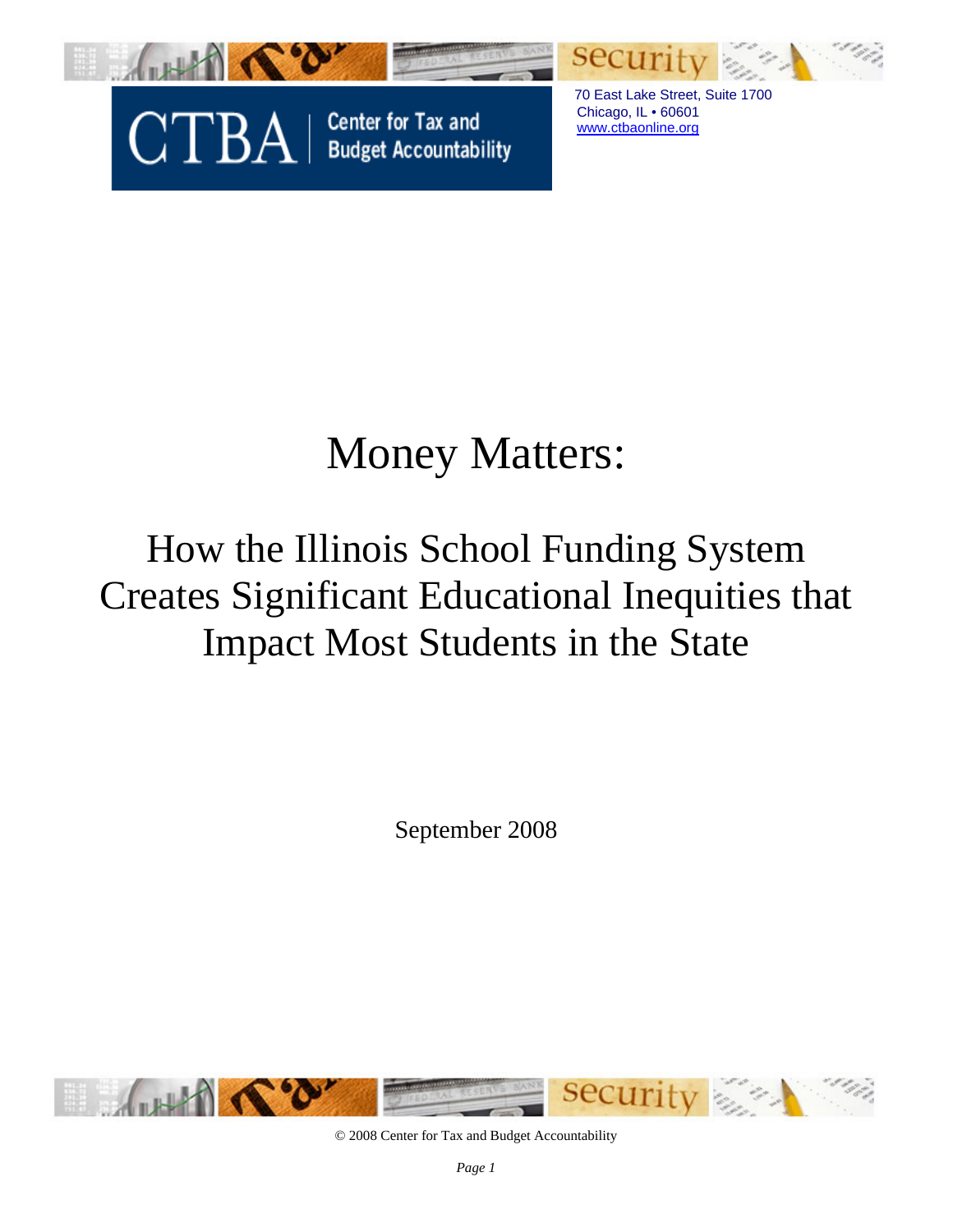

#### **HOW THE ILLINOIS SCHOOL FUNDING SYSTEM CREATES SIGNIFICANT EDUCATIONAL INEQUITIES THAT IMPACT MOST STUDENTS IN THE STATE**

#### *ABOUT CTBA*

Founded in 2000, the Center for Tax and Budget Accountability is a non-profit, bi-partisan research and advocacy think tank committed to ensuring that tax, spending and economic policies are fair and just, and promote opportunities for everyone, regardless of economic or social status.

#### **Center for Tax and Budget Accountability**

*Money Matters Research Team:* 

Ralph M. Martire Chrissy Mancini Yerik Kaslow

*Money Matters Administrative Support: Tracy A. Bisacky*

#### *With special thanks to CTBA's interns for their contributions to this report:*

Adam Graddick, Howard University Daniel Engel-Hall, Georgetown University Emma Scripps, University of Chicago Aaron Trent, University of Chicago

*Center for Tax and Budget Accountability* 

70 E. Lake Street, Suite 1700 Chicago, Illinois 60601 Phone: (312) 332-1041 Fax: (312) 578-9258 [www.ctbaonline.org](http://www.ctbaonline.org/)

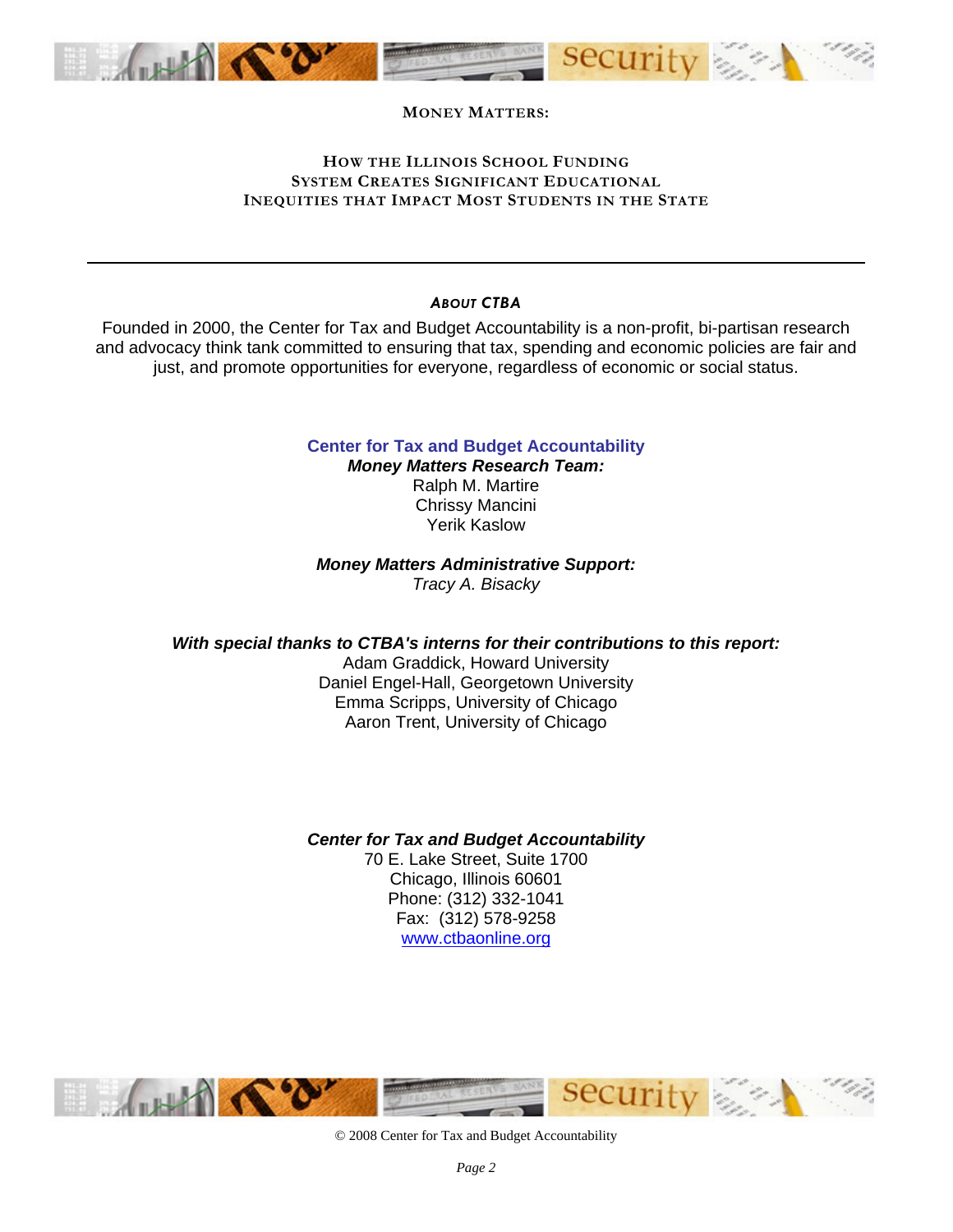#### <span id="page-2-1"></span>HOW THE ILLINOIS SCHOOL FUNDING SYSTEM CREATES SIGNIFICANT EDUCATIONAL INEQUITIES THAT IMPACT MOST STUDENTS IN THE STATE

#### **TABLE OF CONTENTS**

<span id="page-2-0"></span>

| T.      |                                                                                                                                  |    |
|---------|----------------------------------------------------------------------------------------------------------------------------------|----|
| L.      | THE THREE FUNDING CATEGORIES FOR SCHOOL                                                                                          |    |
| III.    |                                                                                                                                  |    |
| IV.     | KEY DIFFERENTIALS BETWEEN FLAT GRANT AND<br>ALTERNATIVE FORMULA DISTRICTS ON THE ONE<br>HAND, AND FOUNDATION FORMULA DISRICTS ON |    |
|         |                                                                                                                                  |    |
|         |                                                                                                                                  |    |
|         |                                                                                                                                  |    |
|         |                                                                                                                                  |    |
| $V_{.}$ |                                                                                                                                  |    |
|         |                                                                                                                                  |    |
|         |                                                                                                                                  |    |
| VI.     |                                                                                                                                  |    |
|         |                                                                                                                                  | 22 |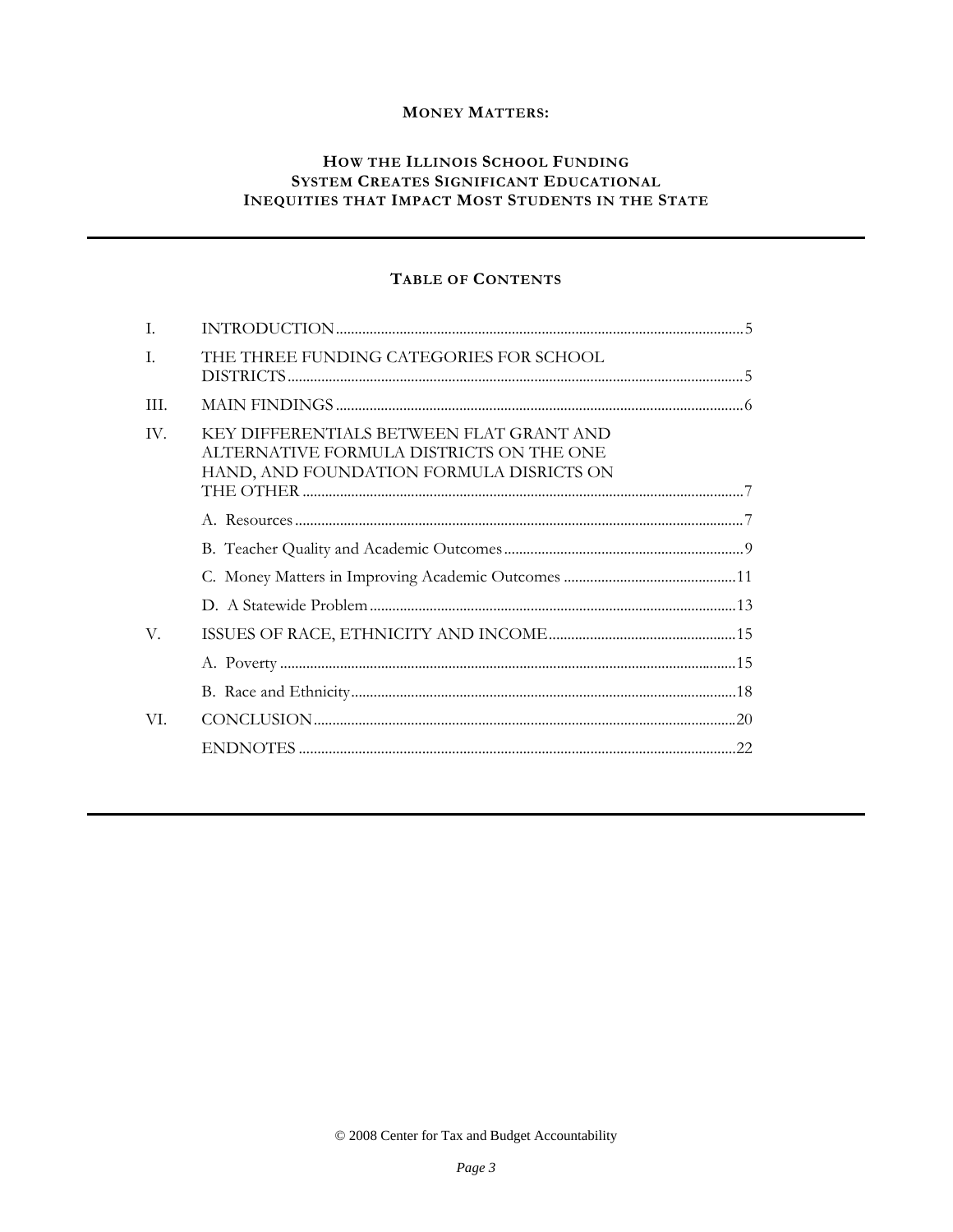#### **HOW THE ILLINOIS SCHOOL FUNDING SYSTEM CREATES SIGNIFICANT EDUCATIONAL INEQUITIES THAT IMPACT MOST STUDENTS IN THE STATE**

#### **LIST OF FIGURES**

| FIGURE 1:       | PROPERTY TAXES AS A PERCENTAGE OF DISTRICT REVENUE (2005-2006)               |
|-----------------|------------------------------------------------------------------------------|
| FIGURE 2:       | EQUALIZED ASSESED VALUATION BY SCHOOL DISTRICT TYPE (2004)                   |
| FIGURE 4:       | ILLINOIS TOTAL PROPERTY TAX REVENUE GROWTH VS. STATE MEDIAN INCOME GROWTH    |
| FIGURE 5        | AVERAGE TEACHER SALARY (2006-2007)                                           |
| FIGURE 6:       | PERCENTAGE OF TEACHERS WITH MASTERS DEGREE (2006-2007 SCHOOL YEAR)           |
| FIGURE $7(a)$ : | PERCENTAGE OF STUDENTS MEETING OR EXCEEDING ISAT STANDARDS (GRADE 3, 2006)   |
| FIGURE $7(b)$ : | PERCENTAGE OF STUDENTS MEETING OR EXCEEDING ISAT STANDARDS (GRADE 6, 2006)   |
| FIGURE $7(c)$ : | PERCENTAGE OF STUDENTS MEETING OR EXCEEDING ISAT STANDARDS (GRADE 8, 2006)   |
| FIGURE 8:       | PSAE AVERAGE SCORE (2006)                                                    |
| FIGURE 9:       | REGRESSION OF ISAT PERFORMANCE VS. PER-PUPIL INSTRUCTIONAL EXPENDITURE FOR   |
|                 | SCHOOL DISTRICTS WITH 3-8% LOW INCOME RATES                                  |
| FIGURE 10:      | REGRESSION OF ISAT PERFORMANCE VS. PER-PUPIL INSTRUCTIONAL EXPENDITURE FOR   |
|                 | DISTRICTS WITH 27-32% LOW INCOME RATES                                       |
| FIGURE 11:      | FLAT GRANT DISTRICTS BY COUNTY                                               |
| FIGURE 12:      | PER PUPIL SPENDING: DOWNSTATE VS. FLAT GRANT (2006-2007)                     |
| FIGURE 13:      | PSAE SCORE COMPARISON: FLAT GRANT VS. DISTRICTS SOUTH OF I-80 (2006)         |
| FIGURE 14:      | EQUALIZED ASSESSED VALUATION (2004)                                          |
| FIGURE 15:      | PER PUPIL SPENDING: HIGHEST VS. LOWEST INCOME DISTRICTS                      |
| FIGURE 16:      | PERCENTAGE OF TEACHERS WITH MASTERS                                          |
| FIGURE 17:      | AVERAGE TEACHER SALARY (2006-2007)                                           |
| FIGURE 18:      | PERCENTAGE OF STUDENTS MEETING OR EXCEEDING ISAT STANDARDS (GRADE 6, 2006)   |
| FIGURE 19:      | PERCENTAGE MEETING OR EXCEEDING PSAE (2006)                                  |
| FIGURE 20:      | <b>AVERAGE 2006 PSAE READING SCORES</b>                                      |
| FIGURE 21:      | <b>AVERAGE 2006 PSAE MATH SCORES</b>                                         |
| FIGURE 22:      | LOWEST POVERTY DISTRICTS MAKING AYP (2006-2007)                              |
| FIGURE 23:      | HIGHEST POVERTY DISTRICTS MAKING AYP (2006-2007)                             |
| FIGURE 24:      | RACIAL BREAKDOWN BY POOREST DISTRICTS (2006-2007)                            |
| FIGURE 25:      | RACIAL BREAKDOWN OF LOWEST POVERTY DISTRICTS (2006-2007)                     |
| FIGURE 26:      | PERCENTAGE OF AFRICAN-AMERICAN STUDENTS HIGH POVERTY IN SCHOOLS (2006-2007)  |
| FIGURE 27:      | RACIAL BREAKDOWN OF FLAT GRANT DISTRICTS (2006-2007)                         |
| FIGURE 28:      | PERCENTAGE OF STUDENTS IN DISTRICTS WITH POVERTY RATE OF 30% OR GREATER      |
| FIGURE 29:      | PERCENTAGE OF STUDETNS IN THE QUARTILE OF DISTRICTS WITH THE HIGHEST POVERTY |
|                 | <b>LEVELS</b>                                                                |
|                 |                                                                              |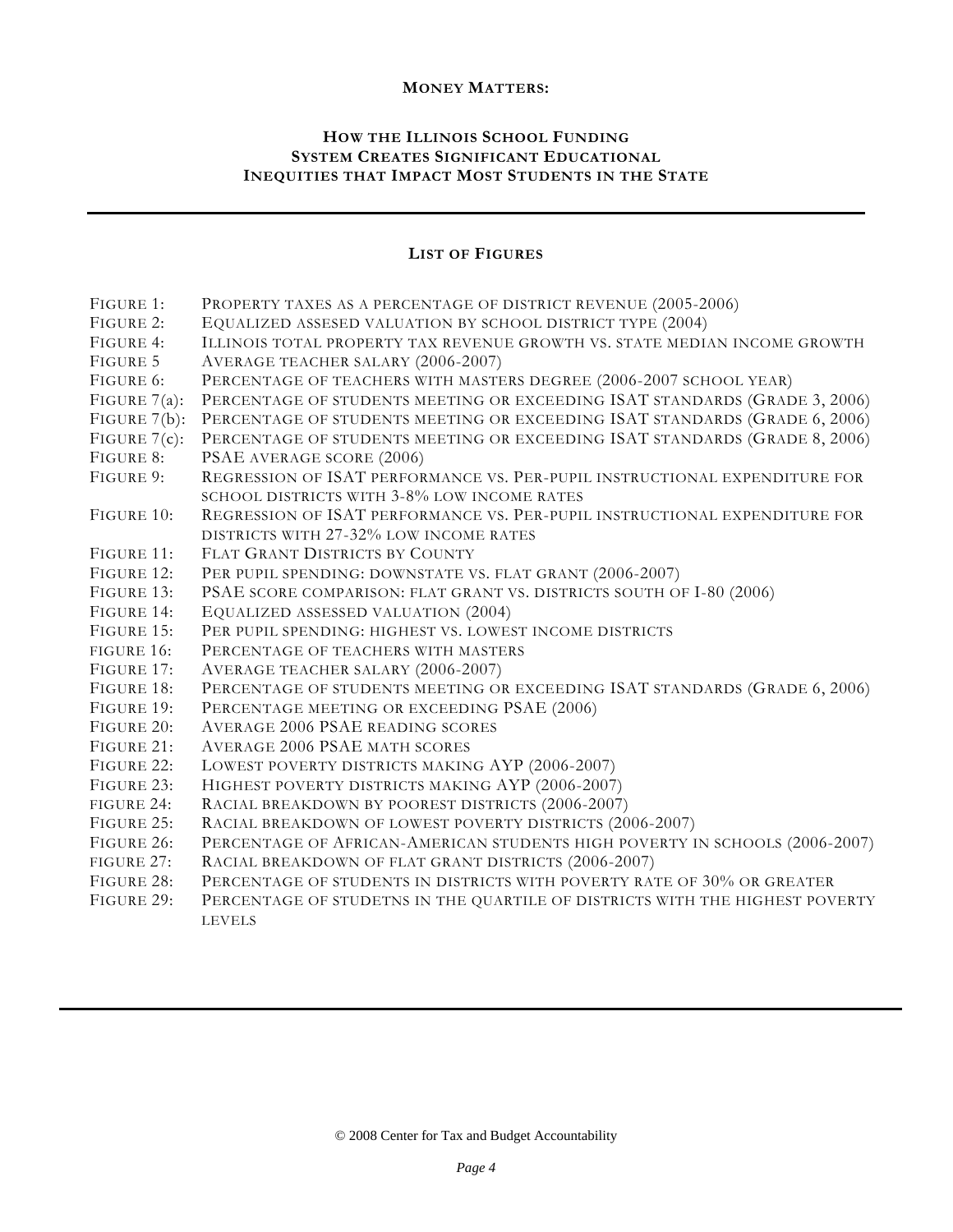### **I. INTRODUCTION**

No single policy issue in Illinois has generated more controversy—and less action—than school funding reform. For well over three decades, various attempts at education funding reform have been brought forth, only to generate heated debate and intense media coverage, but not much in the way of meaningful reforms. By now, most are familiar with the basic complaint—Illinois fails to fund education adequately from state-based revenue, ranking  $49<sup>th</sup>$  out of 50 states in the portion of education funded by state money.<sup>[1](#page-2-0)</sup> This in turn pushes the primary obligation for education funding down to local resources, primarily property taxes, creating great disparities between districts across Illinois, based on local property wealth.

Proponents of reform have argued that this over-reliance on local property taxes significantly underfunds schools in many property—poor communities, resulting in the children who live in those areas receiving an inadequate education. Opponents respond that education has all the resources it needs, and additional investment will not generate better academic outcomes. The sheer complexity of the state's education funding regimen makes it difficult for citizens and policymakers alike to determine which arguments have substance.

To date, much of the conversation has focused on funding and quality differentials between the wealthiest school districts and the most impoverished. Certainly, the contrasts there are striking. The untold story, however, is even more compelling. It focuses not just on the very top versus the very bottom, but rather the differentials between the wealthiest school districts in Illinois—versus the vast majority of districts that provide public education to over three-quarters of the children in our state. The data here are stark and telling, revealing meaningful differences in school funding, teacher quality and academic performance that are truly statewide.

Moreover, substantive differentials in the aforesaid categories exist when affluent districts, which are concentrated north of Interstate 80, are compared to downstate school districts. Racial inequities also emerge as a significant problem in Illinois, with African American and Hispanic children far more likely to attend schools in high poverty areas, with fewer resources, less qualified teachers and lower academic outcomes than their white peers.

This report is intended to help inform this debate by: (i) first, explaining the state's basic school funding formula; and then (ii) documenting with hard data the consequences that formula has had for school districts across the state in areas of significant concern, including student achievement and teacher quality.

### **II. THE THREE FUNDING CATEGORIES FOR SCHOOL DISTRICTS**

Like most states, Illinois has adopted a "foundation level" approach to funding K-12 education. Under this approach, the General Assembly each year determines a minimum amount of basic education funding per student that should be available to all schools, literally, the "**Foundation Level**."<sup>[2](#page-2-1)</sup> It is important to understand that the per student Foundation Level does not equate to an amount that is sufficient to cover all the costs of education. In fact, the Foundation Level is primarily intended to cover instructional costs like academic programs and teacher salaries, and specifically does not account for such necessary expenses as transportation and special education. The Foundation Level also does not include any adjustments for poverty. Instead, much as the name itself implies, the Foundation Level is the basic building block of school funding, upon which other education funding items are layered.

Once the Foundation Level is set for a school year, the Illinois State Board of Education (**"ISBE"**) separates school districts into the following three funding categories, based on their local property wealth: (i) "**Flat Grant**" districts, which have the greatest amount of available local property wealth; (ii) "**Alternative Formula**"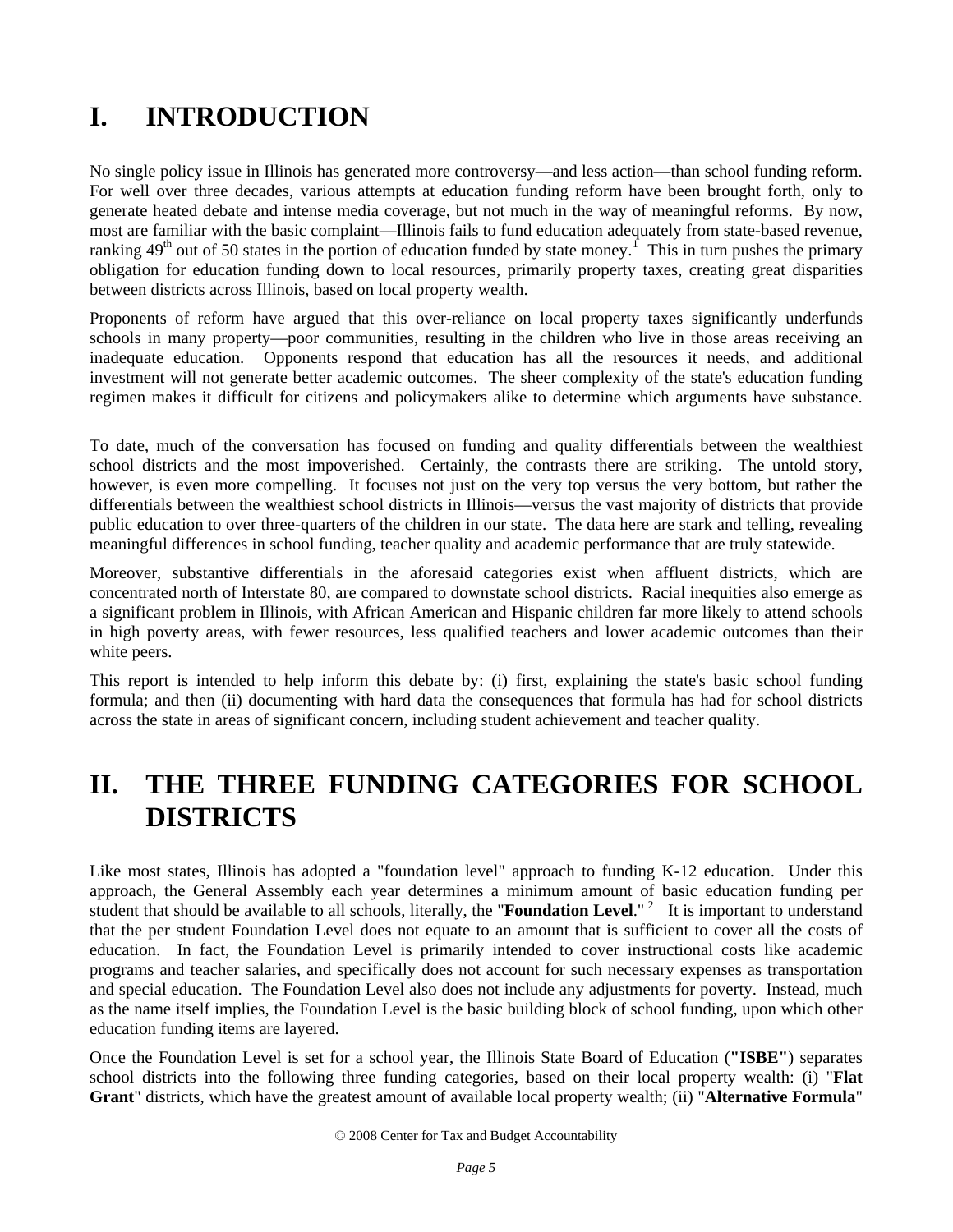districts, which have the second greatest amount of available property wealth; and (iii) "**Foundation Formula**" districts, which include most school districts, and which have available local property wealth that ranges from very low to just above average. Next, ISBE applies a different funding formula to each type of district, to determine how much (if any) of the Foundation Level per student the state will pay in that district, and how much of the Foundation Level will be covered by local, property tax revenues. Note that, in each case, the formula assumes that local resources will cover at least a portion of the basic, Foundation Level per student.

Foundation Formula districts are those districts which ISBE determines can cover less than 93 percent of the Foundation Level per child as set by the General Assembly in a given year. Under the base Foundation Formula, the state then makes up the difference (in most cases).<sup>[3](#page-2-1)</sup> The vast majority of Illinois' 870 school districts—81 percent— receive general state aid (**"GSA"**) for basic education from the state under this formula.<sup>[4](#page-2-1)</sup> Over 1,600,000 students, or roughly 77 percent of the state's K-12 student body population, attend Foundation Level districts.

The remaining school districts have so much local property wealth that they can cover more than 93 percent of the Foundation Level of support per student with local property tax revenue. Depending on how much more of the Foundation Level a wealthier district can cover, it gets categorized as either "**Alternative Formula**" or "**Flat Grant**" by ISBE. It will still receive some GSA from the state, but not under the full Foundation Formula.

Alternative Formula districts are those districts ISBE determines have the ability to cover between 93 percent and 175 percent of the current year's Foundation Level. Under the Alternative Formula, districts receive GSA from the state ranging from about five percent to seven percent of the then current Foundation Level.<sup>[5](#page-2-1)</sup> About 18 percent of the students in Illinois attend Alternative Formula districts, which overall account for 15 percent of all 870 school districts.

Flat Grant districts have the most local property wealth of all school districts. Under the state's school funding formula, these districts cover 175 percent or more of the then current Foundation Level per student with local property tax revenue. Instead of receiving any formula based GSA for education, these districts receive a flat grant of \$218 per student from the state.<sup>[6](#page-2-1)</sup> Just under five percent of the 870 school districts in Illinois are Flat Grant districts, which in 2007-2008 were attended by 94,885 students, or roughly four and one-half percent (4.5%) of the state's K-12 student body.

### **III. MAIN FINDINGS**

- There are significant differences in key metrics such as teacher quality and student performance, between the wealthier Flat Grant and Alternative Formula districts on the one hand, and the Foundation Formula districts which the vast majority of Illinois students attend on the other.
- Significant funding and educational differences also emerge when affluent, Flat Grant districts are compared to "downstate" school districts, defined as school districts located south of Interstate 80.
- The significant qualitative and outcome differences between wealthier Flat Grant and Alternative Formula districts on the one hand, and Foundation Formula districts on the other, is strongly related to both available local resources and instructional expenditures per student.
- There is a strong correlation between increasing instructional expenditures per student by anywhere from \$1,000-\$2,200, and academic performance, as measured by the Illinois State Achievement Test.
- This strong correlation between increased instructional expenditures and improved academic performance is evident in both school districts with low poverty (3%-8% low income rates) and significant poverty (27%-32% low income rates).
- **EXECUTE:** Minorities, particularly African Americans and Hispanics, are significantly over-represented in schools with high poverty rates, with over 93 percent of all African American children and over 66 percent of all Hispanic children attending school districts with low income rates of 30 percent or greater.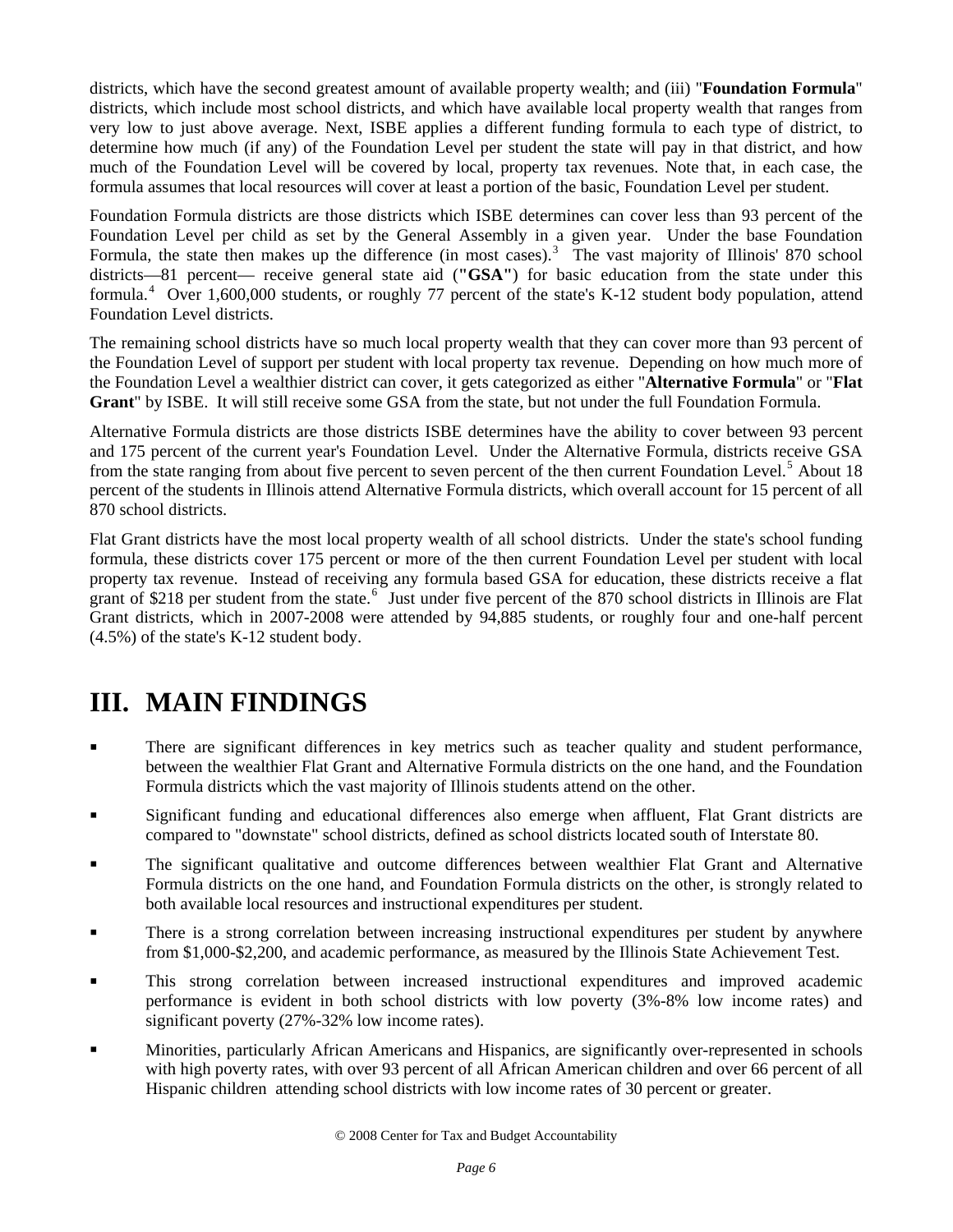- Disparities in both quality of teachers and academic performance between primarily Caucasian and primarily minority school districts in Illinois are material, and correlate to instructional expense per child, local property wealth, and inadequate state funding.
- The \$2,324 difference in average instructional expense per student between wealthy Flat Grant districts that only 4.5 percent of K-12 students attend, and the Foundation Formula districts that 77 percent of all K-12 students attend, is greater than the \$1,003 average per child instructional expense difference between the lowest and highest poverty school districts in Illinois.
- The greatest differential of \$2,421 in average instructional expense per student exists between Flat Grant districts and downstate districts (located south of Interstate 80).

### **IV. KEY DIFFERENTIALS BETWEEN FLAT GRANT AND ALTERNATIVE FORMULA DISTRICTS ON THE ONE HAND, AND FOUNDATOIN FORMULA DISTRICTS ON THE OTHER**

#### *A. Resources*

Figure 1 reveals that for both Flat Grant and Alternative Formula districts, property taxes make up the vast majority of total district revenue, amounting to 83.25 percent and 75.58 percent, respectively.<sup>7</sup> Foundation Formula districts generate significantly less property tax revenue than Flat Grant and Alternative Formula districts, meaning they rely far more heavily on state support. Put another way, only affluent communities have the capacity to overcome the state's failure to fund an adequate portion of school costs.

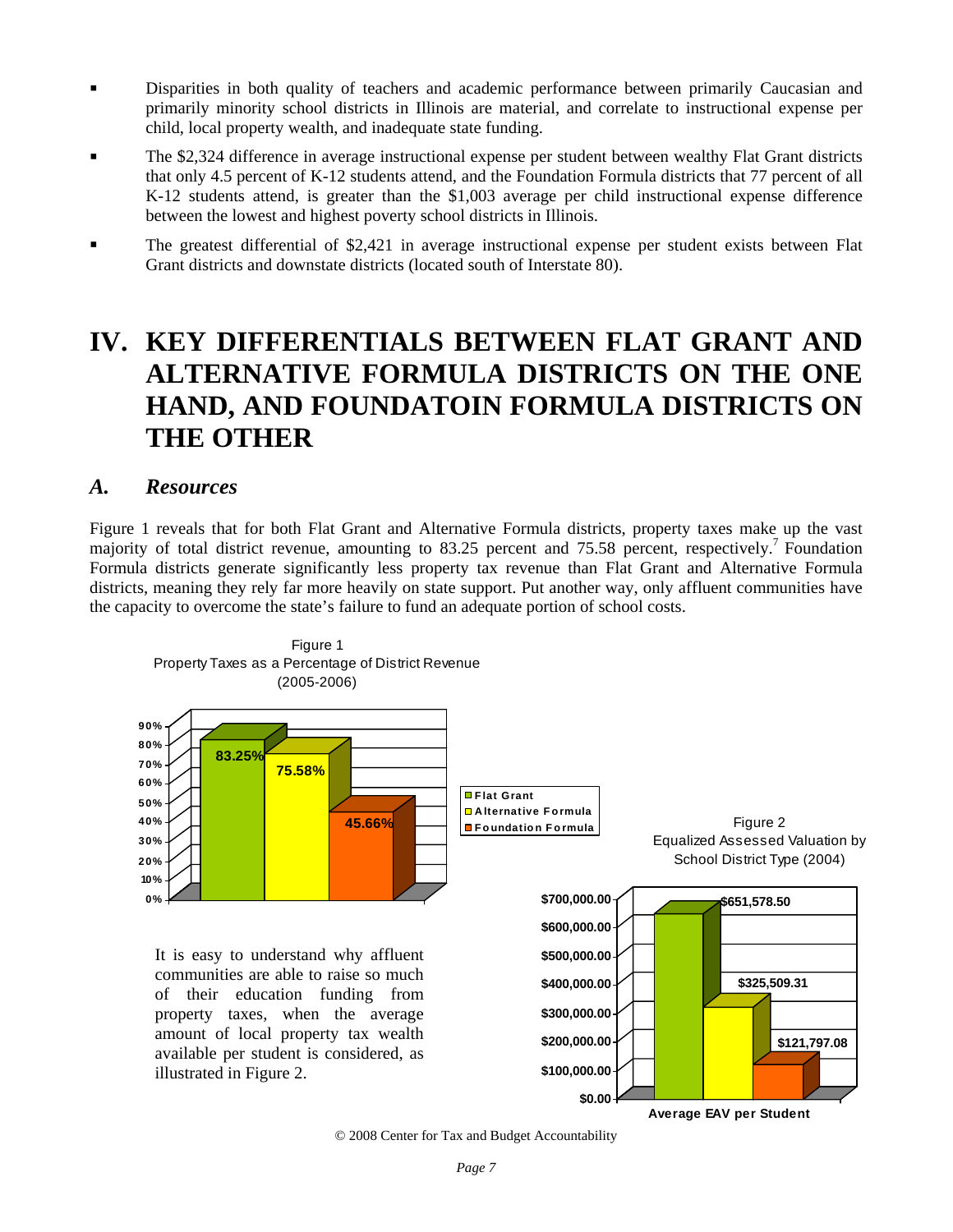Equalized Assessed Valuation (EAV) is a proxy for a school district's local property wealth available to be taxed. The state requires that all real property in a county be assessed at 33 and one-third percent (33 1/3%) of its fair market value.<sup>8</sup> After a county assessor makes the assessment determination for his or her county, the Illinois Department of Revenue ensures the total assessment meets the 33 1/3 percent threshold. If not, IDR applies a multiplier to the assessment to meet this threshold, which effectively "equalizes" assessments from county to county, at 33 1/3 percent of fair market value within each county. The difference in average EAV among district types is at its greatest between Foundation Formula districts and Flat Grant districts. Specifically, the EAV per student in Flat Grant districts is more than 5 times greater than in Foundation Formula districts.

Meanwhile, as the state's failure to fund a fair share of education has pushed that cost dramatically down to local property taxes, it has contemporaneously created a tremendous burden on homeowners and businesses alike. It also has contributed to the regressivity of the Illinois tax structure, one of the ten most regressive taxing states in the nation.<sup>11</sup> As Figure 4 reveals, on an inflation-adjusted basis, the real growth in property tax revenue in Illinois over the last 15 years has outpaced real growth in income by almost 20 times.

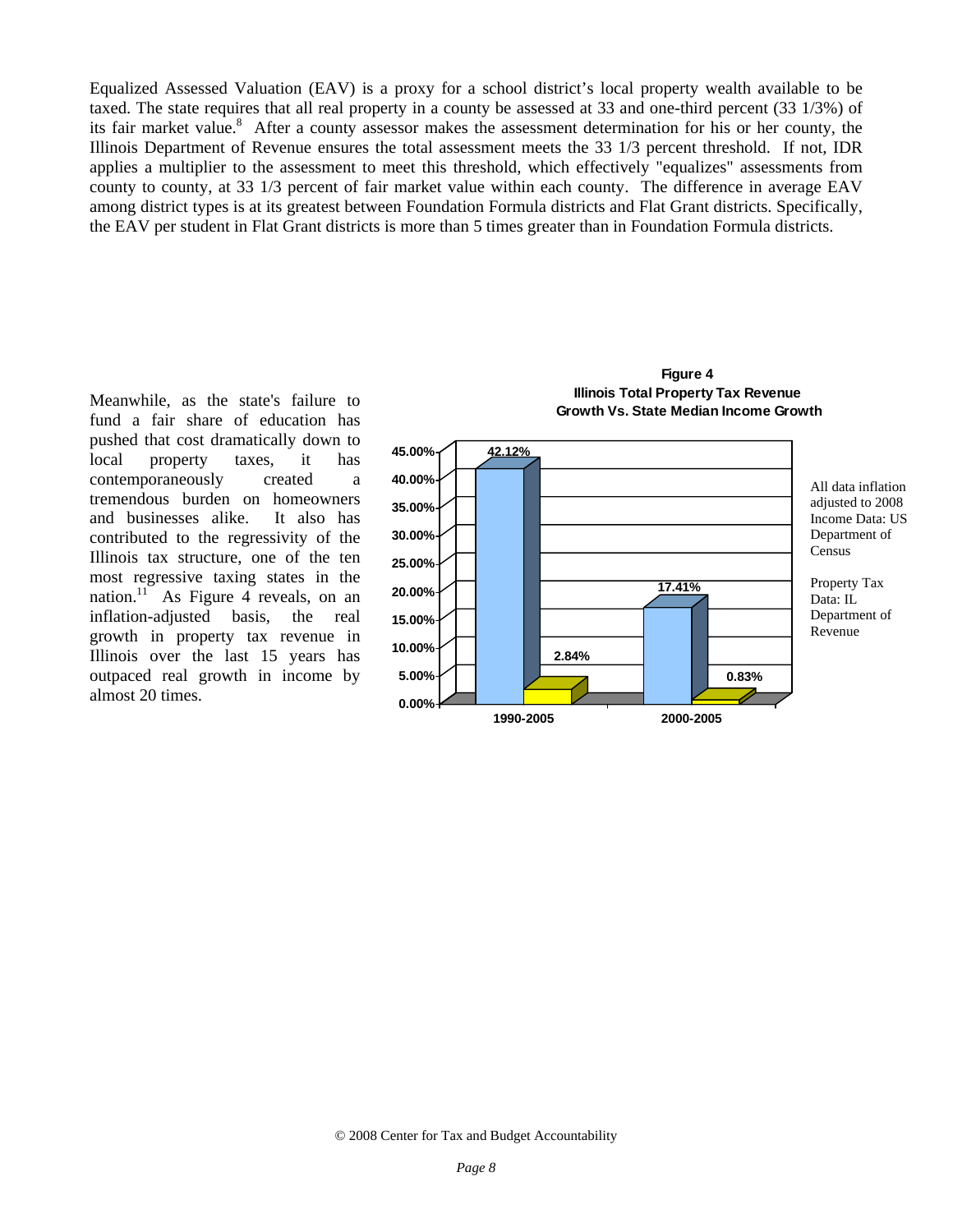#### *B. Teacher Quality and Academic Outcomes*

The differential in resources among the three different categories of school districts has had a significant bearing on teacher quality. As Figure 5 demonstrates, in the 2006-2007 school year, teacher salaries in Flat Grant districts were almost \$18,000 more per year on average than what the vast majority of schools in Foundation Formula districts could afford.



This creates a simple economic question for the highest quality teachers. Would they be willing to earn \$18,000 more a year, to teach in a school with more resources, more mentoring, richer academic programs, low to no poverty, and small class sizes? Judging by the district breakdown of teachers who have attained the credential of a Masters Degree set forth in Figure 6, the answer is yes.

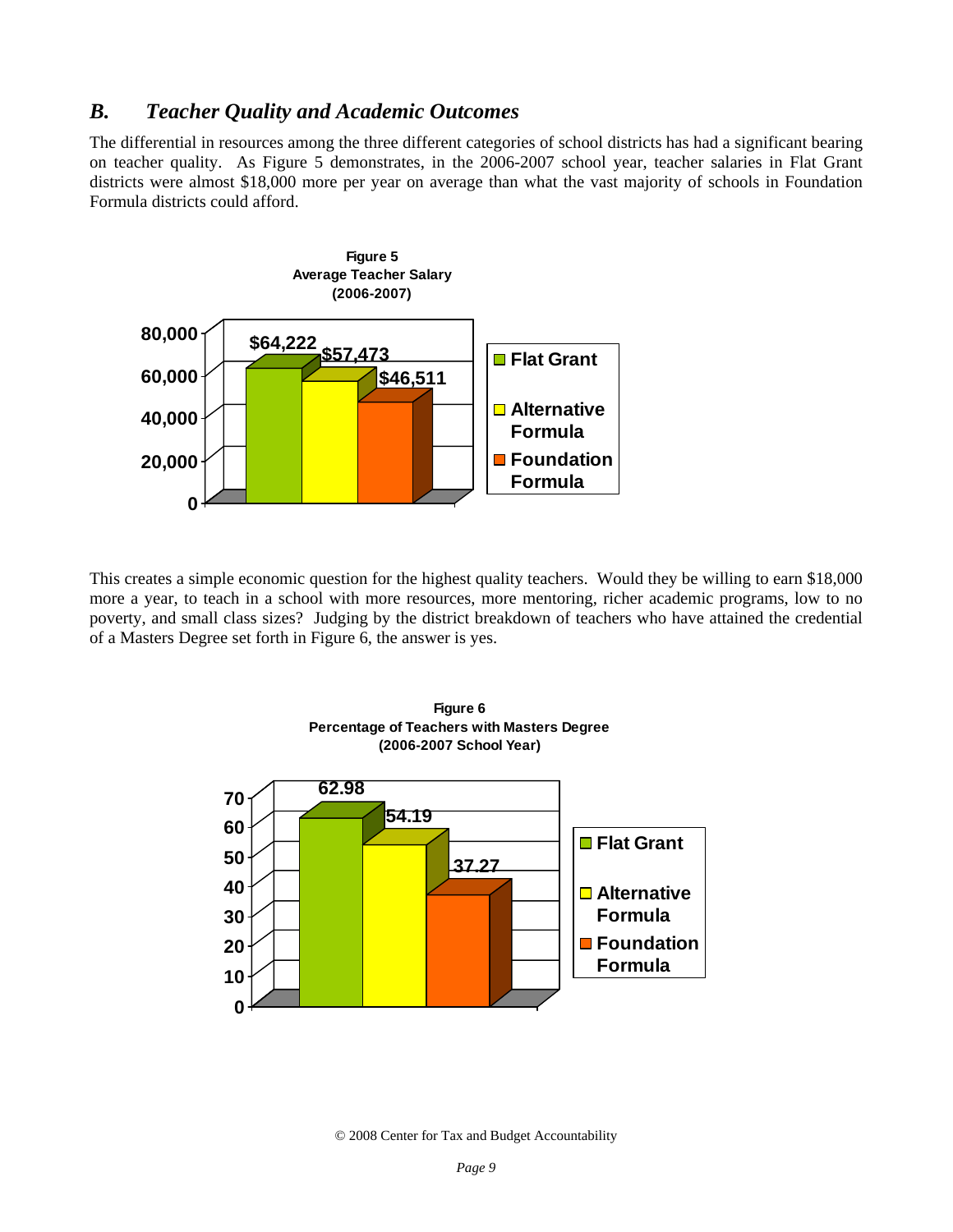**Standards (Grade 3, 2006) Figure 7(a) Percentage of students meeting or exceeding ISAT** 



© 2008 Center for Tax and Budget Accountability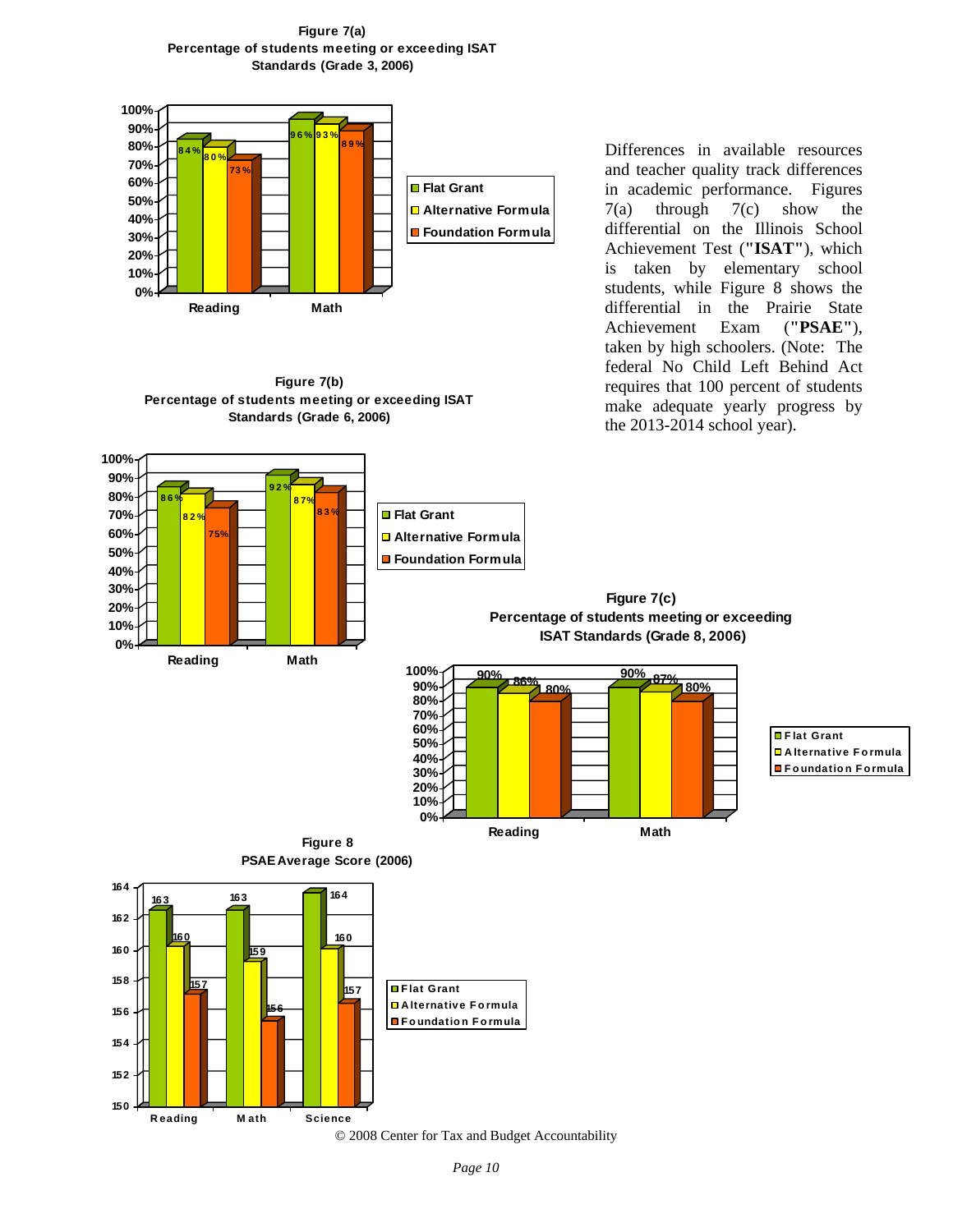#### *C. Money Matters in Improving Academic Outcomes*

The better outcomes generated in wealthier communities have a cost. On average, Flat Grant districts expend \$4,186 more in total per pupil spending than Foundation Formula school districts. But total expenditures, which include costs like bond principal retired, transportation costs and other, non-educational items, do not isolate academic expenses. Academic investments are much more accurately revealed by a school district's instructional expense per student, which tracks the direct cost of teaching pupils.

When it comes to instructional expenses, Flat Grant districts spend \$2,324 more per student on average than do Foundation Formula districts. Hence, the disparities in available resources, academic performance, and teacher quality are at least somewhat related to spending.

The big question remaining, however, is whether increased investment in instruction generates better academic performance. Put another way, does money matter? As Figure 9 graphically illustrates, the answer appears to be a resounding yes.



Figure 9 is a regression analysis that tracks academic performance against instructional expense. Each blue dot represents one of the 77 school districts in Illinois with very low concentrations of poverty, having low income rates from 3 percent to 8 percent. The bright red line is the statistically predicted test score results a school district should obtain at a given level of instructional expenditure, based on the actual expenses and performance of this set of low poverty districts.

Note that, at spending levels up to \$5,000 per student in instructional expense, roughly half the school districts perform as predicted or better, and half perform worse. As the instructional expense increases to \$7,000 per child, however, student performance also increases, to the point that substantially all the districts perform at or above the predicted level—that is, academic outcomes improve with an enhanced instructional expense of between \$1,000-\$2,200 per child. Note further that, Flat Grant districts currently spend \$2,324 more per child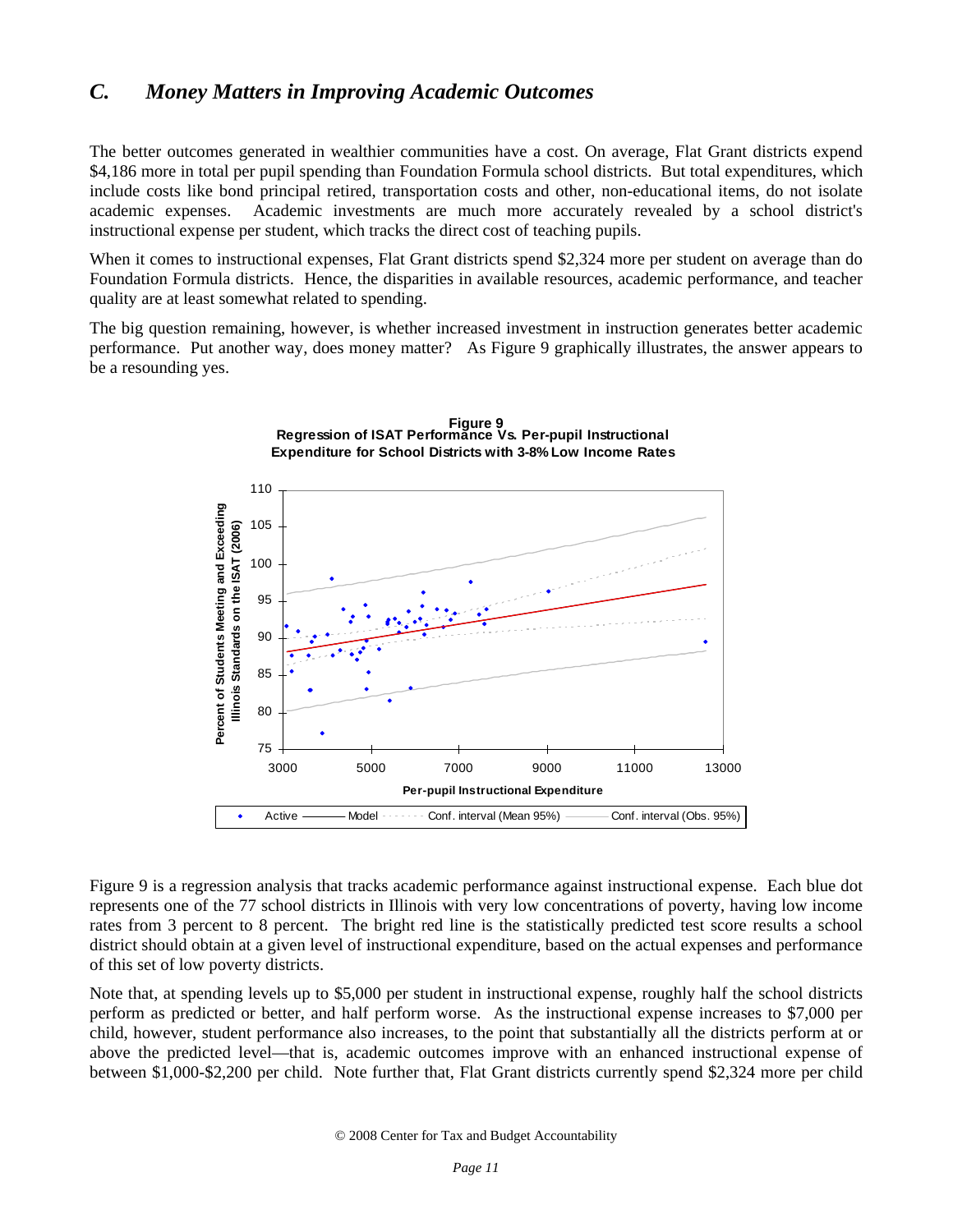on instructional expenses than do Foundation Formula districts—which are charged with educating almost 80 percent of the state's K-12 student body.

One of the most compelling aspects of the regression in Figure 9 is that it controls for family environment. The students in these schools for the most part live in little to no poverty, have supportive families and have education reinforced at home. Even with all those advantages, a meaningful improvement in their academic performance correlates directly with an added investment in instruction.

A second, compelling aspect of this regression is that it supports the contention that meeting the Education Funding Advisory Board's recommended Foundation Level—adjusted for inflation—can be expected to generate better academic outcomes. In 1997, Public Act 90-548 created the Illinois Education Funding Advisory Board **("EFAB"**). EFAB is a nonpartisan board, made up of representatives of education, business and the public. EFAB's mission each year is to identify a minimum per-pupil Foundation Level, based not on available state General Revenues, but on the actual cost of providing an adequate education.

The metric for what counts as a quality education EFAB selected, is an education sufficient in quality so that at least two-thirds (66.6%) of Illinois' non-at-risk children could be expected to pass the state's standardized tests.12 EFAB then developed a data-driven methodology for computing the cost per child of satisfying this standard, and made that amount its Foundation Level recommendation. At risk children, who come from concentrated poverty or broken homes or have special needs, are far more expensive to educate.<sup>13</sup>

In 2008, the Foundation level was set at \$5,734 by the General Assembly. However, the EFAB recommended Foundation Level for 2008 would be \$6,915 per child, after adjusting for inflation.<sup>14</sup> Increasing the Foundation Level by the \$1,541 per child EFAB recommends should produce better academic performance as measured by the ISAT, based on the regression in Figure 9.

Note that, as the regression analysis in Figure 10 shows, there is similar improvement in student performance as measured by the ISAT for the 79 school districts in Illinois with much higher concentrations of poverty, bearing a low income rate of 27 percent to 32 percent.



© 2008 Center for Tax and Budget Accountability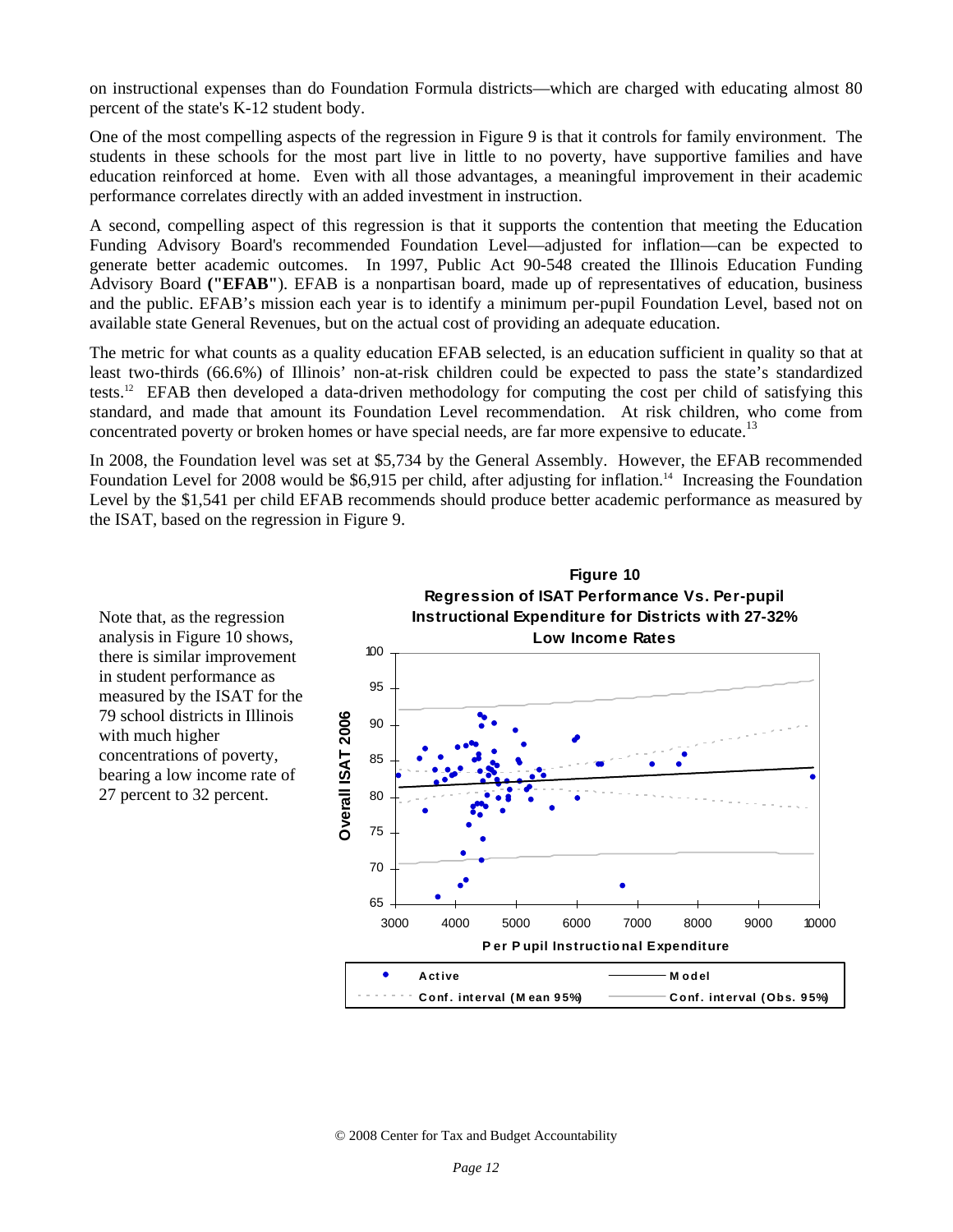#### *D. A Statewide Problem*

Another stark difference in student investment exists between Flat Grant districts, which are clustered north of Interstate 80 as shown in Figure 11, and all school districts "downstate" or south of Interstate 80.



### **Figure 11 Figure 11 Figure 11 Figure 11 Flat Grant Districts by County:**

#### **North of Interstate 80:**

- $Cook 24$  districts
- Lake  $-10$  districts
- DuPage  $-9$  districts
- $LaSalle 2$  districts
- $Will 2$  districts
- Jo Daviess 1 district
- Whiteside  $-1$  district

#### **Downstate:**

- Peoria  $-2$  districts
- $Logan 1$  district

\*Note: the heavy black line indicates I-80.

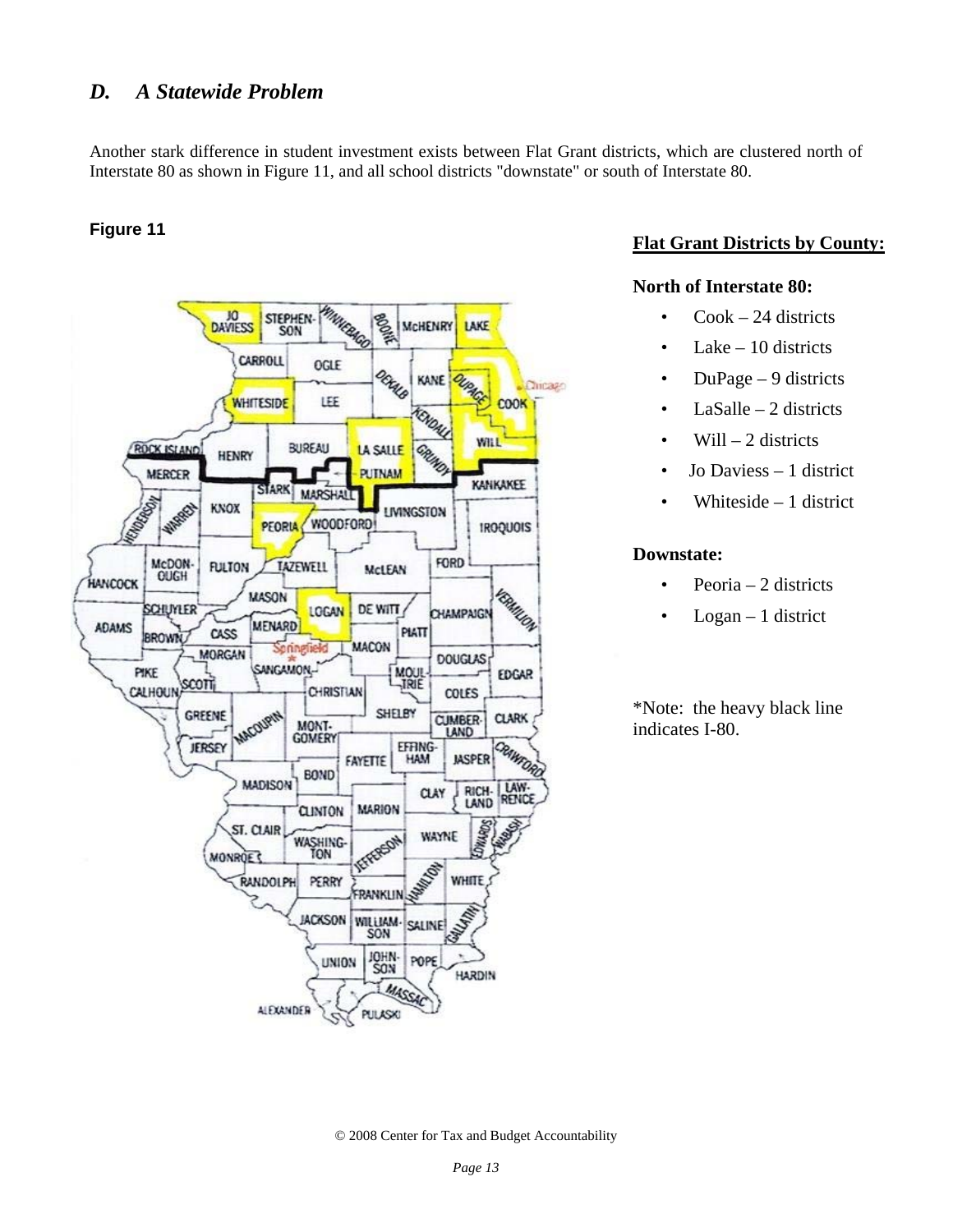As Figure 12 demonstrates, Flat Grant districts outspend downstate districts on average by over \$4,500 per student in total expenditures, and \$2,400 per student in instructional expense.



The data above becomes more compelling when it is noted that 49 out of the 52 Flat Grant districts in Illinois are located north of I-80. Based on ISBE data, Flat Grant districts, on average, spend 36% more money for operational expenditures, and 33% more for instructional expenditures, than do downstate school districts south of I-80.15

Predictably, there is a differential in student performance between Flat Grant and downstate districts.



**Figure 13 2006 PSAE Score Comparison: Flat Grant vs. Districts South of I-80**

© 2008 Center for Tax and Budget Accountability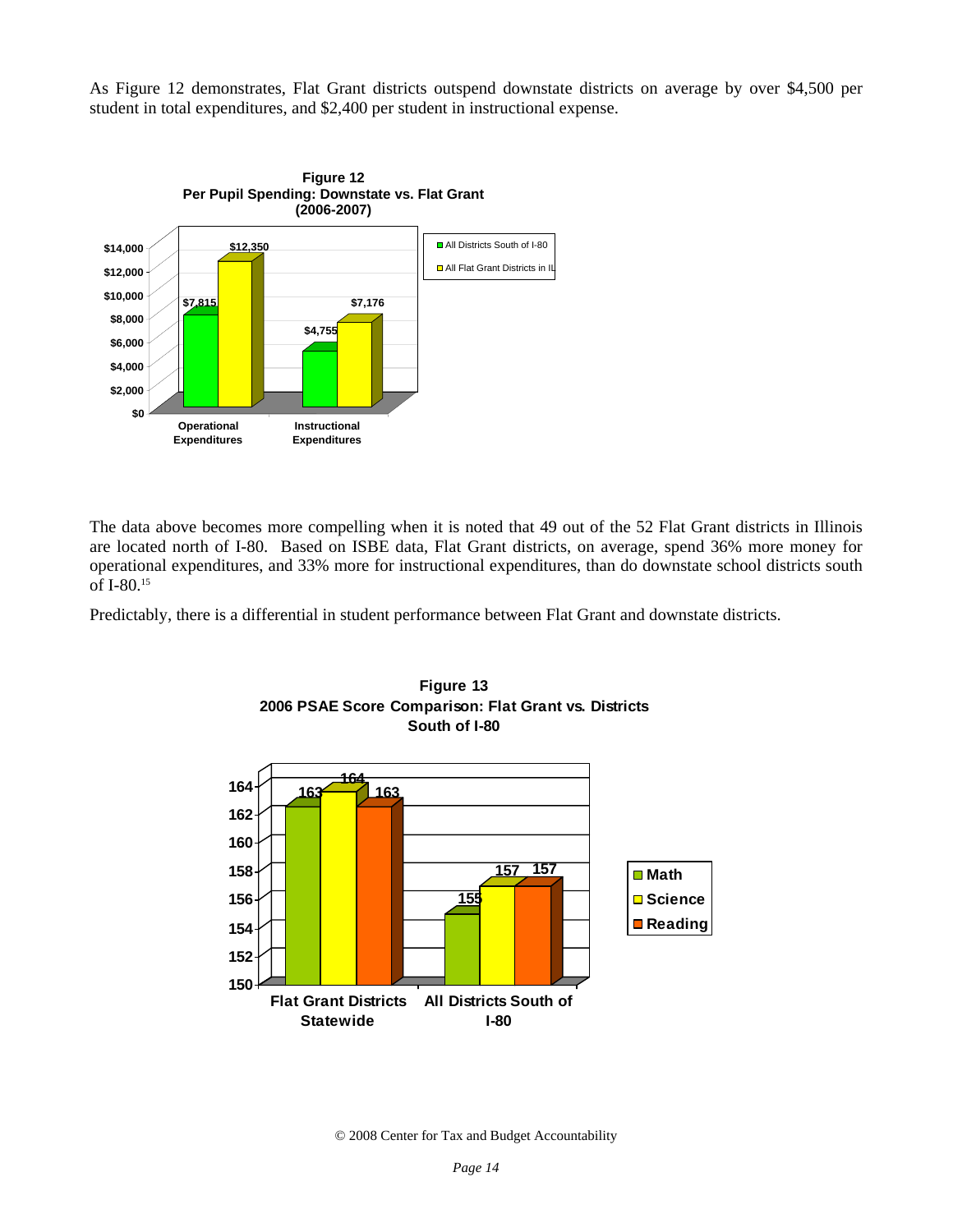## **V. ISSUES OF RACE, ETHNICITY AND INCOME**

#### *A. Poverty*

To provide further insight into the disparities that exist among school districts, this study analyzes the differences between the 51 school districts with the highest, and the 51 school districts with the lowest, poverty rates respectively in the state. Not surprisingly, the school districts with the lowest poverty rates (a low income rate of 0-4%) have significantly more property wealth available per student to fund education, as shown in Figure 14.



The EAV of school districts with the greatest concentration of poverty (based on low income rate or **"LIR"**) is five times less than that of the districts with the lowest concentration of poverty.

**Figure 15** compensate for this differential in local resources, results in low poverty communities spending significantly more on average per student in both total and instructional expenses, than high poverty areas—even after including poverty-based grants.

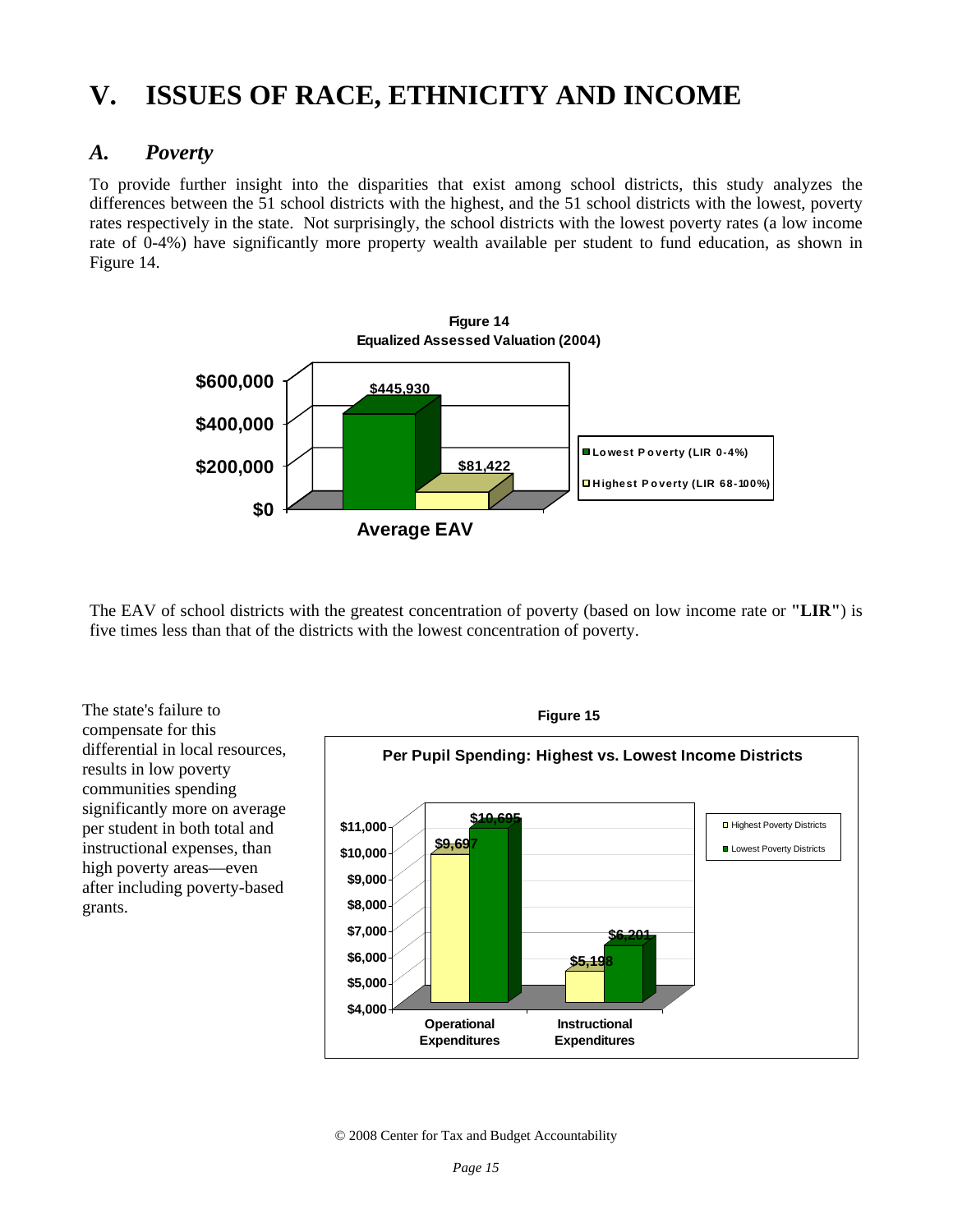This, in turn, has had an impact on teacher quality, as shown by **Figure 16**, which is



With less being spent on students and quality teachers, the academic performance of children in high poverty rate communities lags, as shown in Figures 18 and 19. While Figure 18 only covers the differential in performance of sixth graders on the ISAT, similar differentials occur in both third grade and eighth grade results.<sup>16</sup>



*Page 16*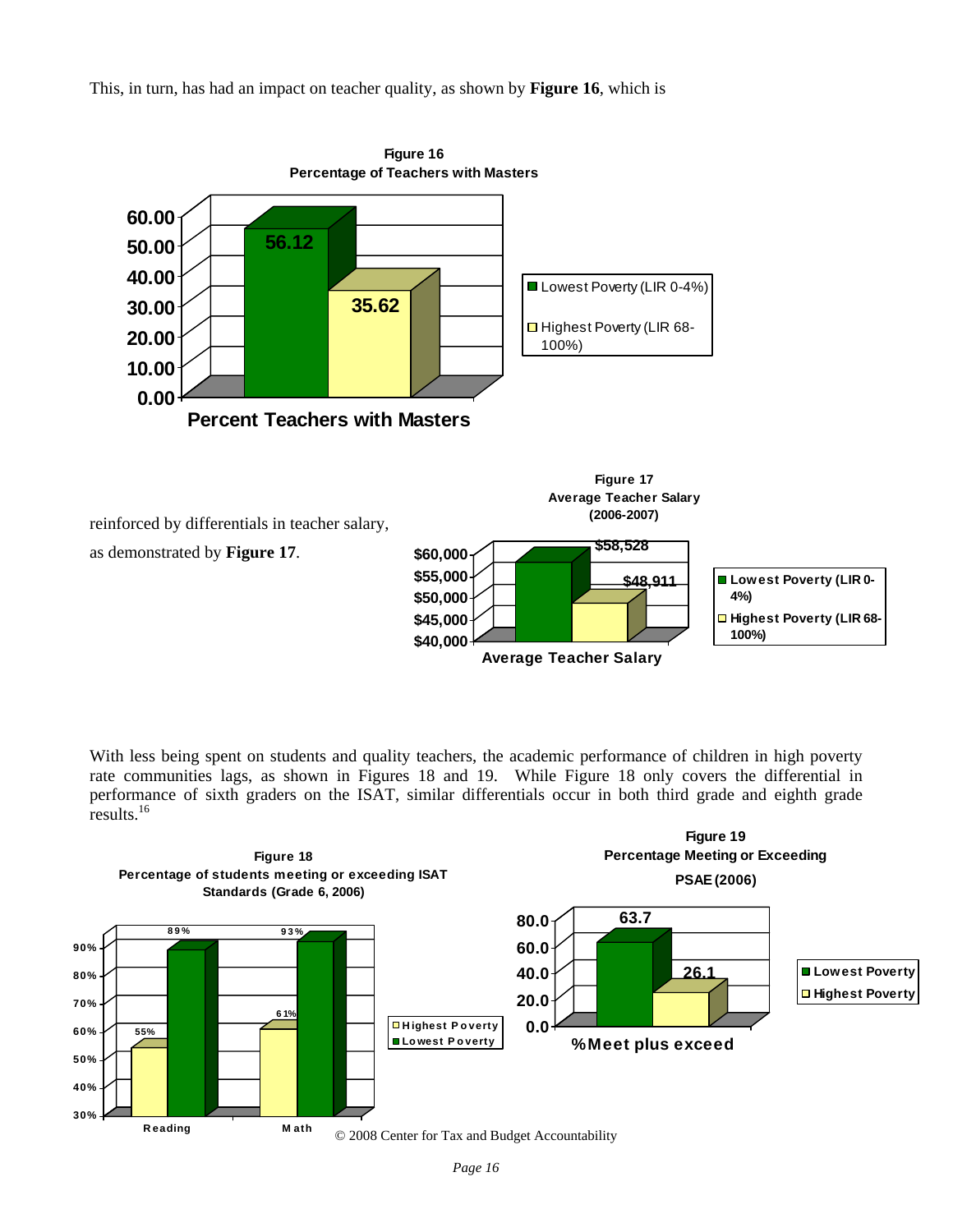

Note that, children in poverty also perform significantly below state averages, as shown in Figures 20 and 21.

Obviously, social factors play a role in these outcomes as well. That said, the previous findings in this report suggest that better academic outcomes will be generated, even in poor communities, with an enhanced investment in instruction, particularly if coupled with programs designed to address learning issues that are generally associated with high concentrations of poverty.

The performance differential between low and high poverty school districts is starkly illustrated by their respective track records on satisfying the "adequate yearly progress" or "AYP" requisites of the federal No Child Left Behind (**"NCLB"**) legislation. Under NCLB, a school is required to demonstrate annual improvement in test scores for its student body, as broken down into subcategories such as economically disadvantaged students, students from major racial and ethnic groups, students with disabilities, and students with limited English proficiency.



As Figures 22 and 23 clearly show, high poverty school districts have a significant problem satisfying AYP.

© 2008 Center for Tax and Budget Accountability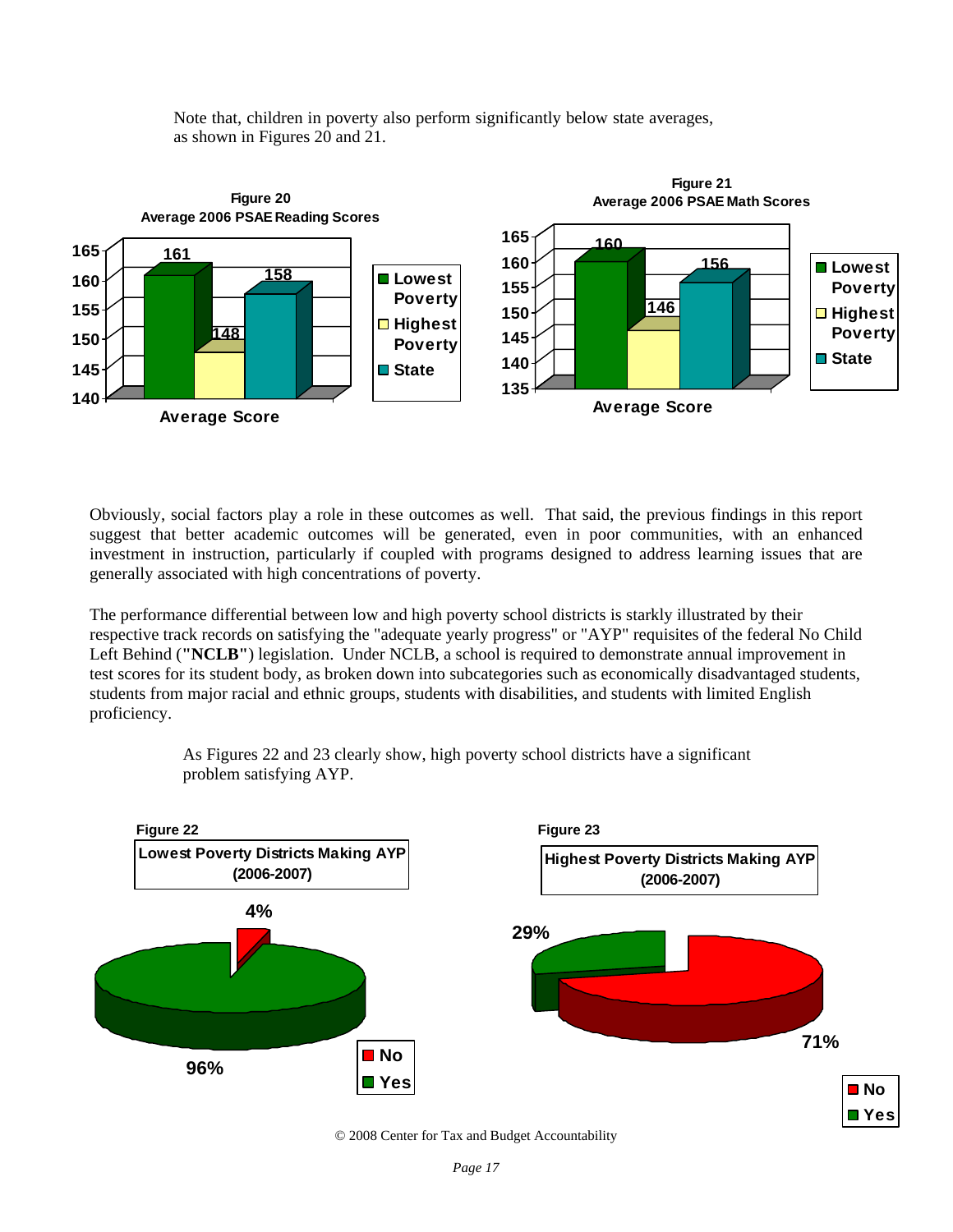#### *B. Race and Ethnicity*



One of the most troubling aspects of the extreme educational inequities between the lowest and highest poverty school districts in Illinois involves the societally difficult issues of race and ethnicity. African Americans currently constitute 19.4 percent of the state's total student population.<sup>17</sup> That said, as Figures 24 and 25 highlight, African Americans are disproportionately overrepresented in high poverty areas, making up more than half of all students in the highest poverty schools. Similarly, African Americans are significantly under-represented in the communities with the least amount of poverty, making up just one percent of that fortunate demographic.







**Figure 26**

© 2008 Center for Tax and Budget Accountability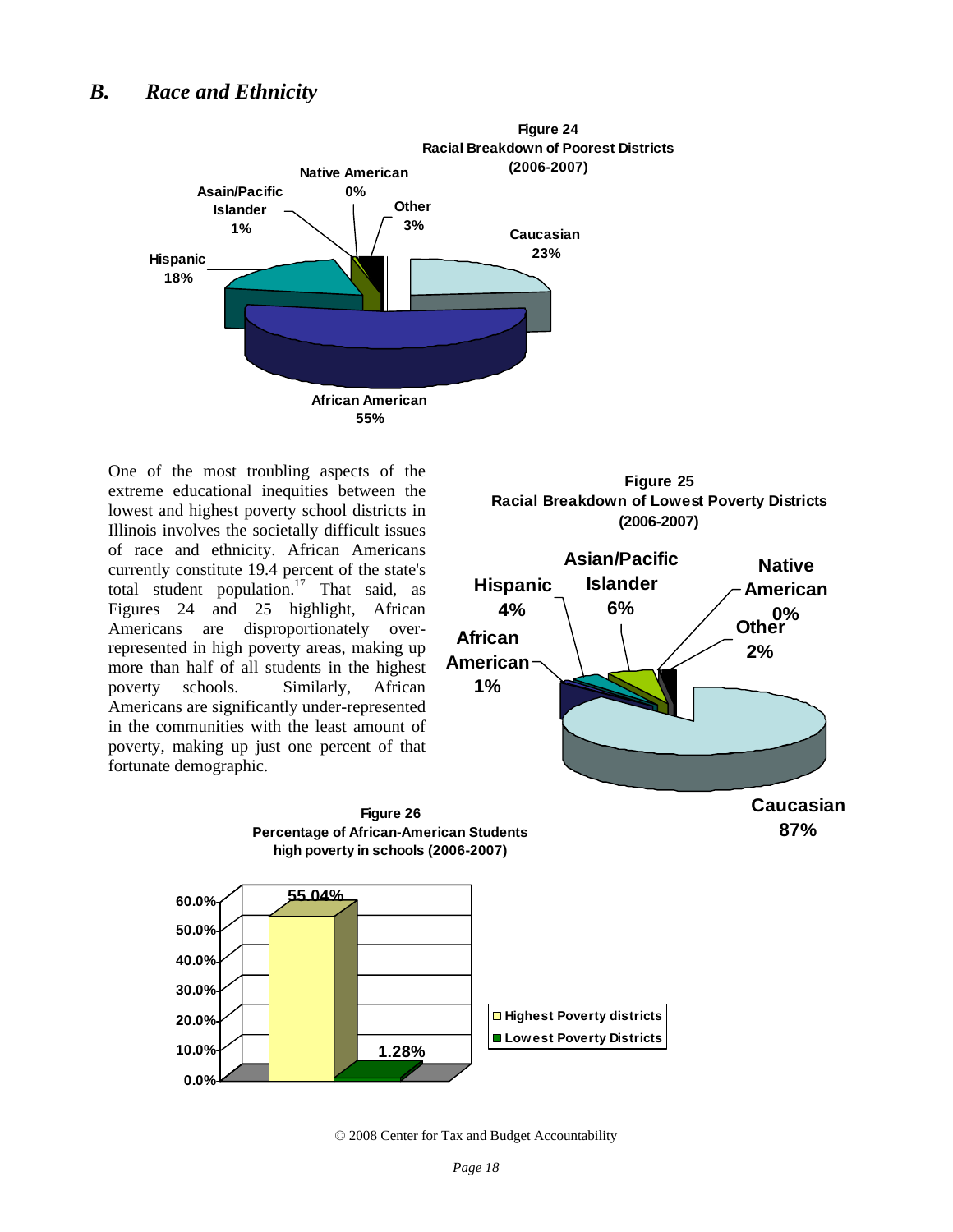African American students are very much concentrated in schools that struggle with poverty. As Figures 27, 28 and 29 show, almost all African American students—93 percent—attend school districts with low income rates in excess of 30 percent, with fully three quarters (75.13%) of all black students attending schools in the quartile of districts with the greatest poverty.



Similarly, African Americans constitute a disproportionately small percentage of the children attending the most well-funded schools in Illinois that are located in Flat Grant districts.



 **Figure 28**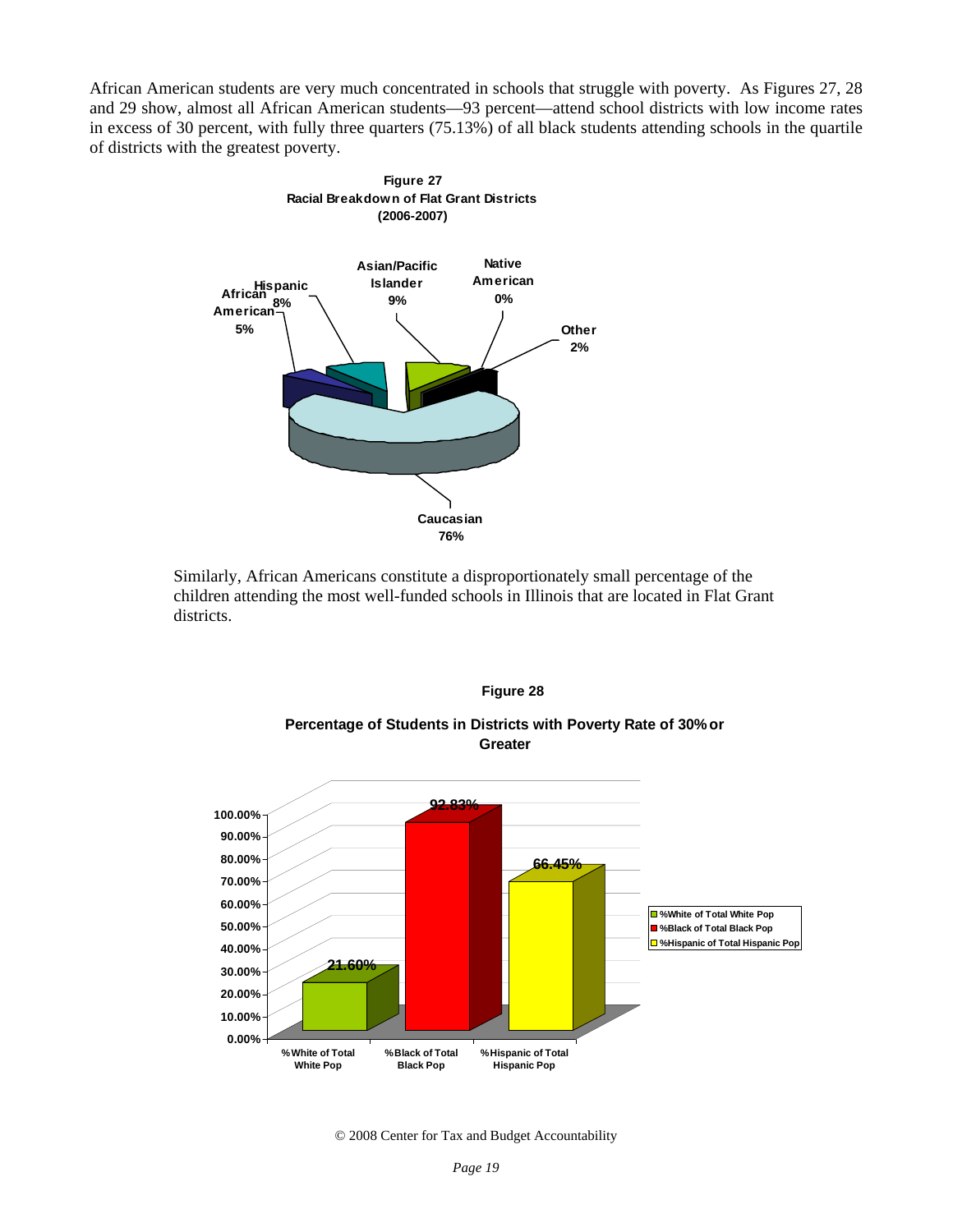**Figure 29 Percentage of Students in the Quartile of Districts with the Highest Poverty Levels**



The story for Hispanics is not much better. Overall, Latino children represent only 19.9% of all students in Illinois.<sup>18</sup> Yet, two-thirds (66.45%) of all Hispanic students attend school districts with low income rates exceeding 30 percent, while over half of all Hispanic children are attending schools in the quartile of districts with the greatest poverty. Hispanics are similarly underrepresented in low poverty and affluent Flat Grant districts. On the top of that, ISBE has confirmed a significant shortage of bi-lingual teachers.<sup>19</sup>

None of the findings regarding racial and ethnic inequities is particularly surprising. A 2006 study by the Education Trust revealed that, more than 50 years after Brown v. Board, Illinois has the third most racially segregated education system in the nation—with 82 percent of minority children attending majority minority schools, and 90 percent of white children attending majority white schools.<sup>20</sup> Illinois schools are not just still separate, they are still unequal, with minority districts having over \$1,154 less per child to spend on education than do their white peers—the second worst gap in the nation. $^{21}$ 

### **VI. CONCLUSION**

The 23 percent of Illinois students fortunate enough to attend school in wealthy Flat Grant and Alternative Formula districts, receive a better education, with higher quality teachers and significantly more spent on instruction, that do the vast majority of Illinois students—the 77 percent who attend Foundation Formula districts. In turn, those same children attending Flat Grant and Alternative Formula schools out-perform their peers academically, and at least some of that enhanced academic performance correlates to enhanced funding. These educational differentials affect the entire state of Illinois, and have been particularly harsh for students of color—African Americans and Hispanics.

This inequality is not caused by any misdeeds of Flat Grant and Alternative Formula districts. Far from it. In fact, Flat Grant and Alternative Formula communities have stepped to the plate to fund a quality education. This leaves most students in Illinois, particularly low and middle income children, children of color, and children who live downstate, to attend schools reliant on state-based funding, which simply has not been sufficient to deliver a quality education, whether measured by instructional expense per child, the EFAB Foundation Level standard, teacher quality or the all important, academic performance.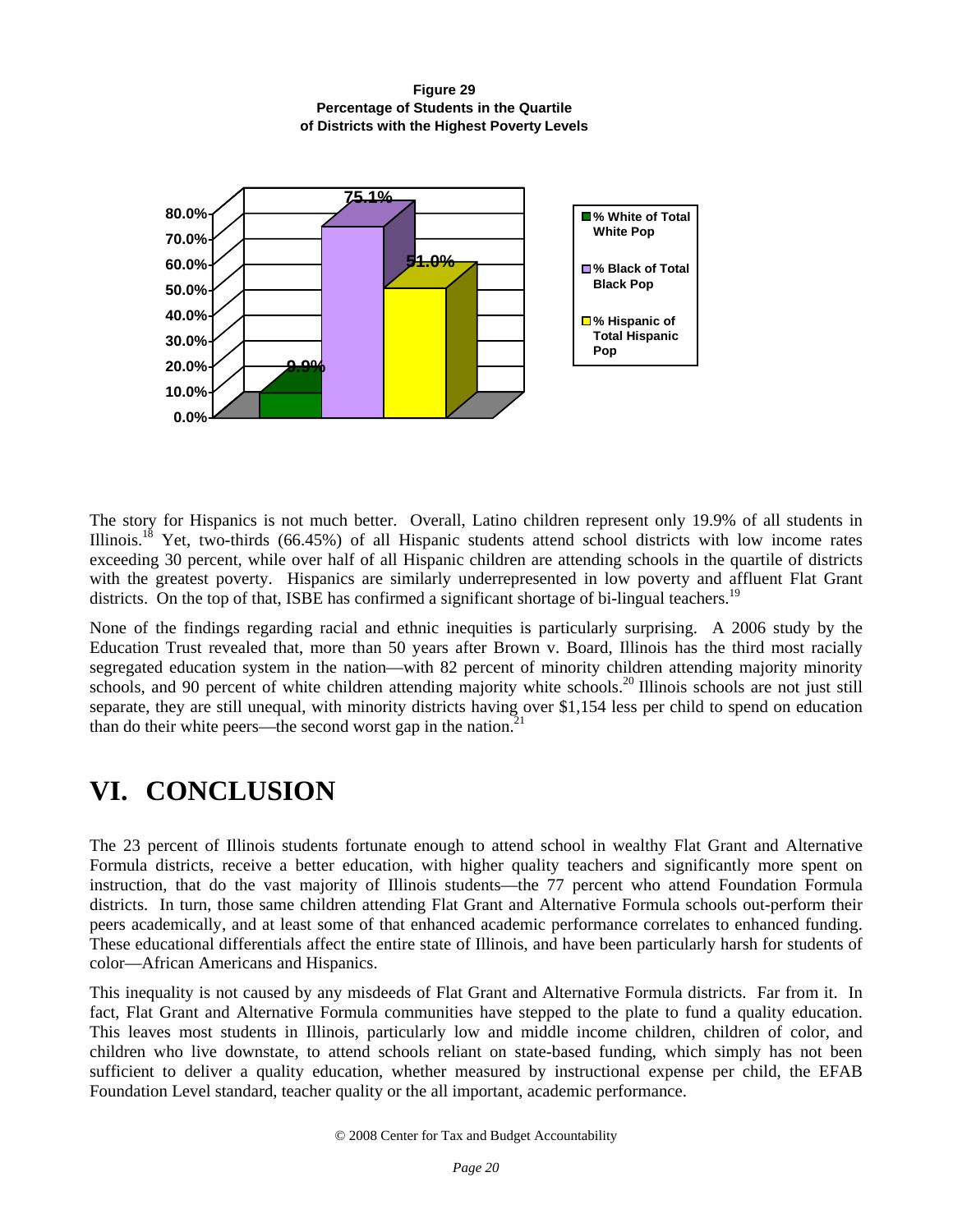**HOW THE ILLINOIS SCHOOL FUNDING SYSTEM CREATES SIGNIFICANT EDUCATIONAL INEQUITIES THAT IMPACT MOST STUDENTS IN THE STATE**

#### FOR MORE INFORMATION

### **• Center for Tax and Budget Accountability [www.ctbaonline.org](http://www.ctbaonline.org/)**

#### **Ralph M. Martire**

**Executive Director (312) 332-1049 [rmartire@ctbaonline.org](mailto:rmartire@ctbaonline.org)** 

#### **Chrissy Mancini**

**Director of Budget and Policy Analysis (312) 332-1481 [cmancini@ctbaonline.org](mailto:cmancini@ctbaonline.org)** 

#### **Yerik Kaslow**

**Research Associate (312) 332-2151 [ykaslow@ctbaonline.org](mailto:ykaslow@ctbaonline.org)**